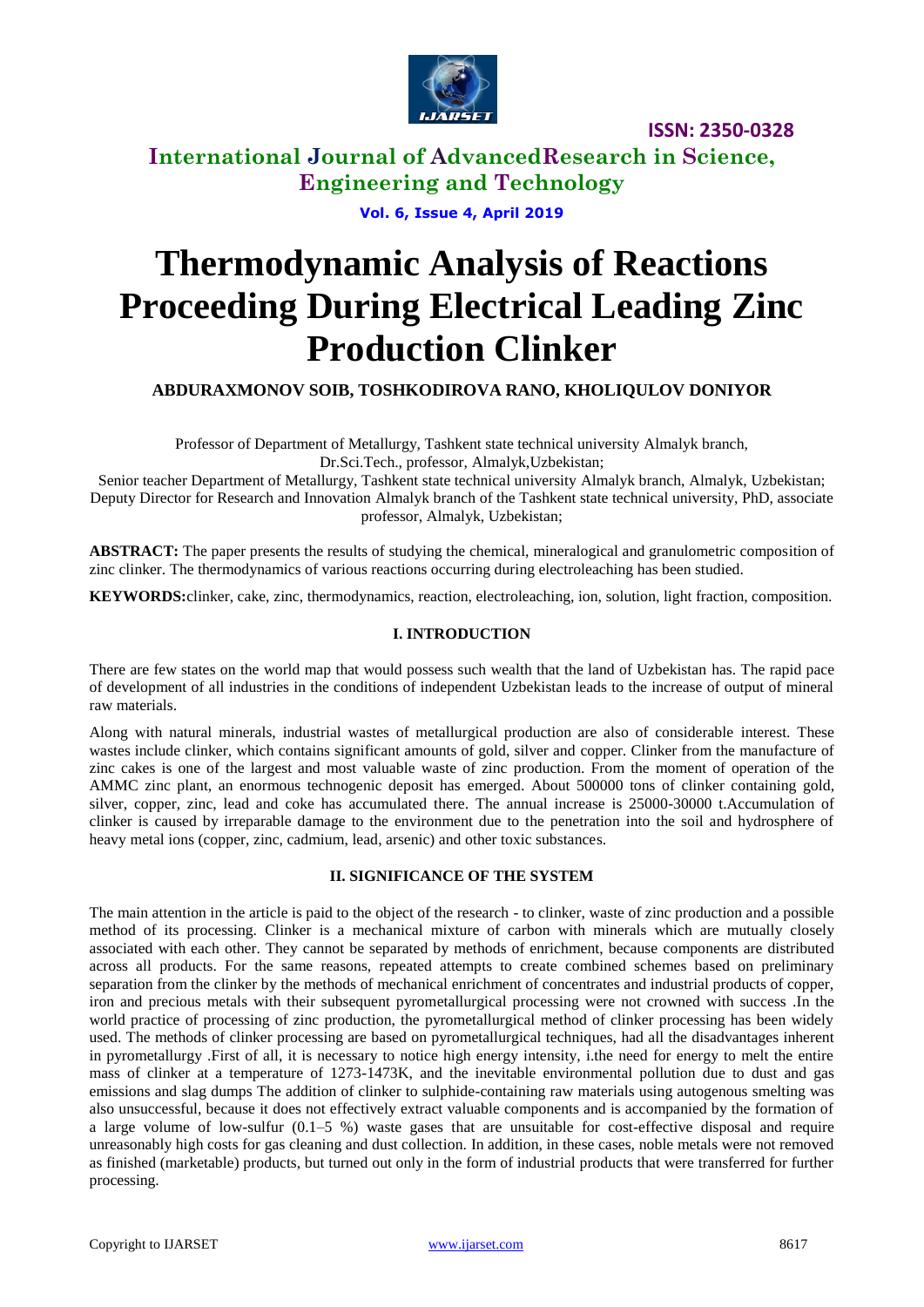

# **International Journal of AdvancedResearch in Science, Engineering and Technology**

## **Vol. 6, Issue 4, April 2019**

The authors of the work carried out studies on the study of the chemical, mineralogical and granulometric composition of clinker, with the aim of obtaining initial data to select the direction of further technological research for processing.

#### **Worked out technology allows:**

- clinker processing by electrochlorination using magnetic enrichment;

- the use of electrochlorination with magnetic enrichment allows complex extraction of valuable components that are present in the composition of clinker, to separate the iron concentrate, carbon, non-ferrous and precious metals. The scientific and technical solution of the problem posed by this problem is to create a technology for extracting

valuable components from zinc production clinker.

## **III. LITERATURE SURVEY**

S.M. Anisimov et al. Developed a combined clinker enrichment scheme using jigging and subsequent magnetic separation or flotation of concentrate. Experiments were conducted on the direct flotation of clinker, however, due to the high consumption of reagents and other difficulties, this direction was considered not promising [1].

Studies on the gravitational enrichment of clinker were conducted at Electrozinc OJSC of the Ural Mining and Metallurgical Company.An important drawback of the scheme is that it is necessary to use machines with a device for continuous unloading of oversize concentrate for jigging, which significantly complicates the reliability of work and increases their cost [2].

Studies have been carried out and a patent was obtained [3] "Method of processing waste of zinc production". According to the proposed method, the clinker is crushed to a particle size of 1-5 mm and subjected to magnetic separation. The disadvantages of the method are multistage, i.e.for carrying out, several methods are needed at once, and as a result, all the same, cakes after heap leaching are subjected to smelting in a furnace.

The enrichment of clinker in the heavy suspension is implemented at the plant.D. Blagoeva (Plovdiv).The technological scheme includes screening operations on a sieve with hole sizes of 16 mm, enrichment of the fine fraction (-16 mm) in heavy suspension and magnetic separation of the heavy fraction. The resulting intermediates were partially processed into electric furnaces [4].

At the State Enterprise "Central Laboratory" of the State Committee of the Republic of Uzbekistan on Geology and Mineral Resources, research was conducted on the processing of zinc clinker produced by JSC "Almalyk MMC". The authors have developed a new method that includes low-temperature sulfatizing clinker burning, which allows transforming "refractory" minerals into soluble sulfate copper and zinc salts, which are selectively extracted into the solution in the form of stable ammoniate  $Cu(NH_3)_4SO_4$  and  $Zn(NH_3)_4SO_4$ .It is necessary to separate copper and zinc from solution, fractional crystallization. Questions on the extraction of other metals are not fully considered. Different options are offered, but there are no concrete results [5].

Analysis of the reviewed literature and practice of existing enterprises on the problem of processing zinc production clinker allows conducting research in the following direction:

- the study of chemical, mineralogical and granulometric composition of zinc production clinker;

- сomparison of technological parameters obtained during the experiments;

- the choice of the optimum mode of leaching of clinker.

In addition, it is necessary to study and select the technology for the extraction of metals from solutions.

#### **IV. METHODOLOGY**

**Study of the chemical, mineralogical and granulometric composition of zinc production clinker.**On a sample of clinker, studies were carried out to study the material and chemical composition, as well as a mineralogical description of minerals. The results of the chemical and mineralogical composition of zinc clinker production using chemical, mineralogical and particle size analysis methods are given in Tables 1-3.

**Studies on the study of particle size distribution.Sieve analysis.**The study of particle size distribution was performed by sieve analysis by mixing the sample with a particle size of 20 mm in a cylindrical container for 15 minutes, followed by sieving of each size class.The obtained size classes were subjected to cutting with sampling for chemical analysis, in which the content of metals was determined. The particle size distribution of the original clinker is shown in Table 3.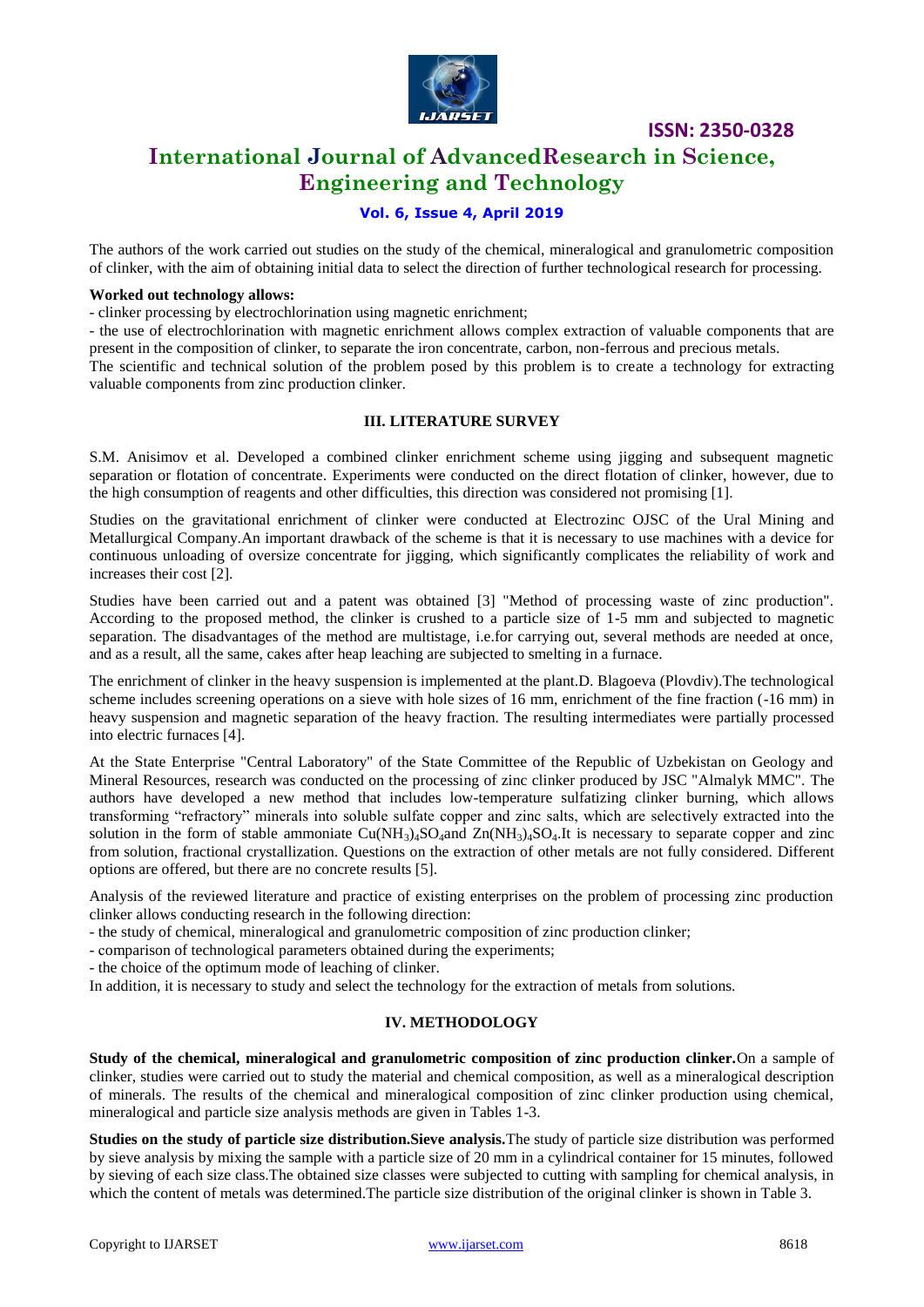

# **International Journal of AdvancedResearch in Science, Engineering and Technology**

## **Vol. 6, Issue 4, April 2019**

According to the phase analysis, the main forms of zinc in clinker are: sulfide (45 %), silicate (17 %), ferrite (20 %) and oxide (18 %), lead in the clinker is contained in the following forms: metal (40 %), sulfide (29 %), aluminate (25 %), oxide and silicate (6 %), copper is mainly represented by sulfide (bornite).The degree of metallization of copper is 22-32 %.Iron in clinker is present in the form of sulphides, but the main form is represented by metallic iron. The degree of metallization of iron is 80-90 %.Part of iron in the form of oxides is bound to ferrites and silicates.

From tables 1-3 it is visible that zinc, copper, lead, cadmium, iron, noble metals, etc. are of industrial interest for the extraction of metals.

|                               |            |  |  |                                 |    |                  |  |  |  |  | 1 acte 11 1116 chemical composition of chinesi. 70                                                                                                                                                                         |  |  |  |  |
|-------------------------------|------------|--|--|---------------------------------|----|------------------|--|--|--|--|----------------------------------------------------------------------------------------------------------------------------------------------------------------------------------------------------------------------------|--|--|--|--|
| Product name                  | Content. % |  |  |                                 |    |                  |  |  |  |  |                                                                                                                                                                                                                            |  |  |  |  |
|                               |            |  |  | Cu Pb Zn Cd Fe <sub>o6III</sub> | As | $S_{\text{ofm}}$ |  |  |  |  | $'$ Ba  H <sub>2</sub> O  Au, g/t  Ag, g/t  SiO <sub>2</sub>   CaO  MgO  Al <sub>2</sub> O <sub>3</sub>  Mn <sub>2</sub> O <sub>3</sub>  TiO <sub>2</sub>                                                                  |  |  |  |  |
| Clinker of zinc<br>production |            |  |  |                                 |    |                  |  |  |  |  | $\left  2,20,51 \right  2,10,01 \right  19,53 \left  0,155 \right  8,39 \left  29,55 \right  2,3 \left  0,6 \right  3,2 \left  260,27 \right  16,42 \left  6,06 \right  2,72 \left  4,08 \right  0,47 \left  0,21 \right $ |  |  |  |  |

#### Table 1. The chemical composition of clinker, %

| Substance                 | Copper content, % | Copper distribution by compounds |  |  |  |  |
|---------------------------|-------------------|----------------------------------|--|--|--|--|
| Secondary copper sulfides | .91               | 89.7                             |  |  |  |  |
| Chalcopyrite              | 0,16              |                                  |  |  |  |  |
| Metallic copper           | 0.01              |                                  |  |  |  |  |
| Copper ferrite            | 0,05              |                                  |  |  |  |  |
| Amount                    | 2.13              | 100                              |  |  |  |  |

#### Table 2. The results of phase analysis of clinker

| <b>Sample</b><br>number | <b>Fraction ddistribution</b> |       |          |         |        |        |        |          |        |              |
|-------------------------|-------------------------------|-------|----------|---------|--------|--------|--------|----------|--------|--------------|
|                         | Size fraction, mm             | $+20$ | $-20+10$ | $-10+6$ | $-6+2$ | $-2+1$ | -1     |          |        | <b>Total</b> |
|                         | Quantity, %                   | 20.5  | 20.3     | 25.4    | 17.7   | 14.3   | 1.5    |          |        | 100          |
| 2                       | Size fraction, mm             | $+20$ | $-20+10$ | $-10+6$ | $-6+3$ | $-3+2$ | $-2+1$ | $-1+0.5$ | $-0.5$ | <b>Total</b> |
|                         | Quantity, %                   | 22.5  | 21.6     | 25.2    | 11.3   | 2,5    | 13.5   | 1,9      | 1.5    | 100          |

According to the particle size analysis of the clinker of the Almalyk zinc plant (table 3), the clinker consists mainly of large fractions. The class of  $+20$  mm is from 20 to 23 %, the class of  $-20 + 10$  mm is from 20,3 to 21,6 %, the class with a particle size of  $-10 + 6$  mm is 25,2-25,4 %, the class is  $-6 + 2$  mm from 11,3-17,7 %. Small classes are distributed  $-2+1$  mm from 2,5-14,3 %,  $-2+1$  mm 1,5-1,9 %, class-0,5 mm 1,5 %. From here we can draw the following conclusions; before processing, clinker must be prepared for subsequent processing by crushing, grinding and other methods to a particle size of -1,0 mm.

#### **V. EXPERIMENTAL RESULTS**

Let us analyse the specific and most important tasks for the technology of clinker processing by the hydrometallurgical method. The analysis of the behavior of the components of clinker in sulphate solutions.

Zinc compounds. Zinc sulfate  $(ZnSO_4)$  is easily soluble in water and no acid is consumed on it. Therefore, a high (above normal) content of sulfate sulfur in clinker leads to an increase in the content of zinc sulfate in the solution, and, as a consequence, to an increase in the density and viscosity of the solution, which causes deterioration of sedimentation and imbalance of sulfuric acid in a closed production cycle.

Zinc ferrite (ZnO⋅Fe<sub>2</sub>O<sub>3</sub>) dissolves in weak sulfuric acid is much more difficult than zinc oxide. A high concentration of sulfuric acid (200 g / dm<sup>3</sup> or more) and elevated temperature (353-363 K) are necessary to transfer zinc into the solution from ferritic compounds. In these conditions, along with zinc, a large amount of iron (III) passes into the solution.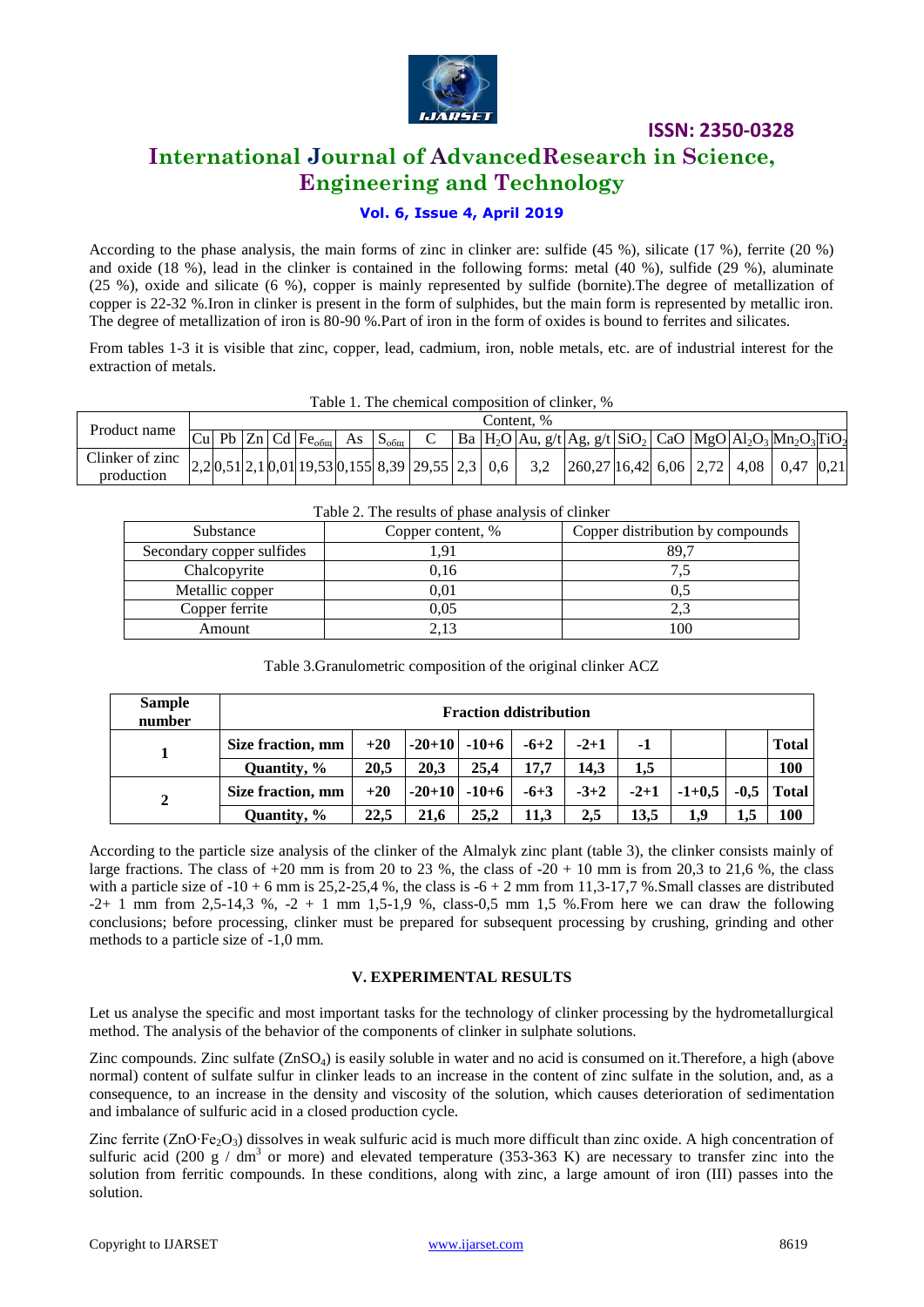

# **International Journal of AdvancedResearch in Science, Engineering and Technology**

## **Vol. 6, Issue 4, April 2019**

In dilute solutions of sulfuric acid, zinc sulfide ZnS practically does not dissolve. In strong acid and at high temperature, it reacts with the solvent to form hydrogen sulfide by the reaction

 $ZnS + H_2SO_4 = ZnSO_4 + H_2S$ .  $ZnO + H_2SO_4 = ZnSO_4 + H_2O + 112,9kJ,$  $ZnSO_4$ + 7H<sub>2</sub>O =  $ZnSO_4 \cdot 7H_2O$  + 76,7kJ.

Usually, 85 - 90 % of zinc from its content in clinker can be transferred to the solution.

Iron compounds. The main amount of iron in clinker is in metallic form, partly in the form of sulphides of zinc, copper, cadmium and other metals Metallic iron reacts with sulfuric acid by reaction

 $Fe + H_2SO_4 = FeSO_4 + H_2$ <sup> $\uparrow$ </sup>.

Zinc ferrite reacts with sulfuric acid by reaction:

 $ZnO \cdot Fe_2O_3 + 4H_2SO_4 = 2ZnSO_4 + Fe_2(SO_4)_3 + 4H_2O$ 

Total in the solution passes 60-65 % of iron from its content in the clinker.

Free-form silica does not interact with sulfuric acid, but, being bound to lead and zinc oxides in silicates, easily goes into solution.

Silicic acid is very slightly soluble  $(-0.2g / dm^3$  SiO<sub>2</sub>), but goes into solution in the form of sols, forming colloidal solutions.

Zinc sulfide does not dissolve during leaching; however, in the presence of an oxidizing agent, iron (III) sulfate or manganese dioxide, introduced for the oxidation of iron, goes into solution due to the reaction:

 $ZnS + MnO_2 + 2H_2SO_4 = ZnSO_4 + MnSO_4 + 2H_2O + S^{\circ}.$ 

As a result, the extraction of zinc in the solution increases. Cadmium compounds. Cadmium is mainly in the form of oxide and in very small quantities in the form of sulphate, silicate, ferrite and sulphide.

Cadmium compounds behave like zinc compounds. As a result of the reactions

 $CdO + H<sub>2</sub>SO<sub>4</sub> = CdSO<sub>4</sub> + H<sub>2</sub>O$ ,

 $CdO·SiO<sub>2</sub> + H<sub>2</sub>SO<sub>4</sub> = CdSO<sub>4</sub> + H<sub>2</sub>SiO<sub>3</sub>$ 

up to 70 % of cadmium from its content in the candle is transferred into the solution. Ferrite and cadmium sulfide in weak sulfuric acid are insoluble.

Copper compounds.In clinker, copper is mainly in the form ofCuO, CuSO<sub>4</sub>, CuO∙Fe<sub>2</sub>O<sub>3</sub>and CuO∙SiO<sub>2</sub>. When leaching in the first place, sulfate and copper oxide dissolve easily, resulting in 50 - 60 % of this metal goes into solution. Copper ferrite is practically insoluble in weak sulfuric acid and remains in the cake.

When leaching, up to 70 - 75 % of copper, clinker is usually transferred to the solution. Gold does not dissolve in weak sulfuric acid and remains in the cake. Silver sulphate is easily soluble. In the presence of chlorine ions forms by reaction

 $Ag_2SO_4 + 2NaCl = Na_2SO_4 + 2AgCl$ 

poorly soluble compound - silver chloride, which turns into a solid residue.

Most of the lead remains in the cake in the form of sulfate. However, 1-3 mg /  $dm<sup>3</sup>$  of lead is always present in the solution.

Calcium and barium compounds. When leaching calcine carbonates and oxides of calcium and barium are converted to sulfates.

Calcium sulphate dissolves in insignificant amounts and when the temperature of the solution drops, it falls out of it and precipitates on the walls of equipment, pipes and gutters.

From an analysis of the behavior of the components of clinker in sulphate solutions, it is visible that sulphides and ferrites of metals do not dissolve in weakly acid solutions. This leads to a decrease in the extraction of metals in the solution. Increasing the concentration of sulfuric acid and the temperature of the leaching process leads to the formation of silicic acid  $(H_2SiO_4)$  and other side reactions, which complicates the further separation of the phases. In this respect, the leaching of clinker in chloride solutions is of particular interest.

Copyright to IJARSET and the state of the state [www.ijarset.com](http://www.ijarset.com/) 8620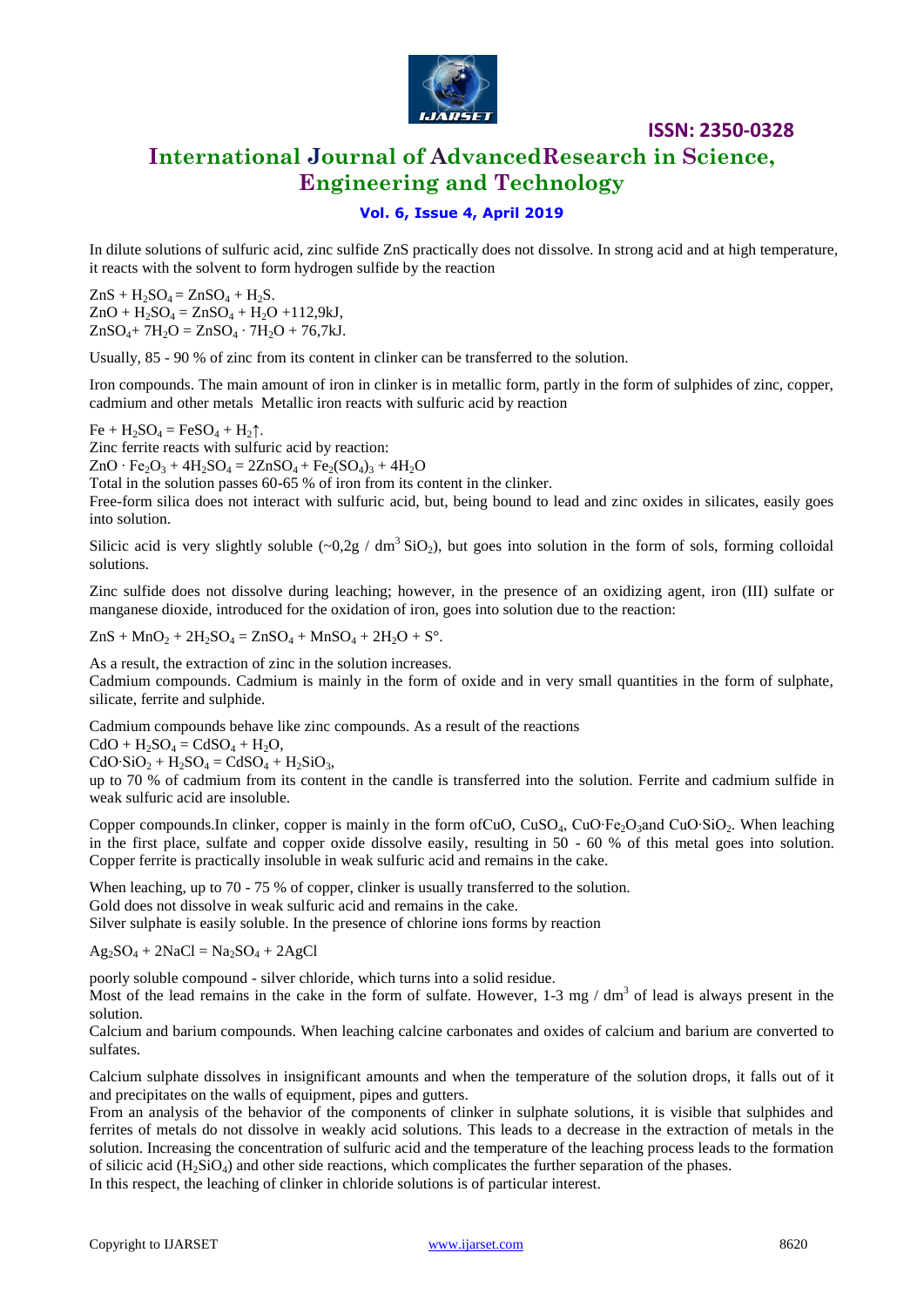

# **International Journal of AdvancedResearch in Science, Engineering and Technology**

## **Vol. 6, Issue 4, April 2019**

Hydrochloric acid is more expensive than sulfuric acid. However, it is possible to reduce the cost of the process if chloride solutions are obtained by electrolysis of sodium chloride and the leaching and electrolysis process is carried out simultaneously in the same unit.

The ease of formation of many metal chlorides, their low boiling point, high volatility and solubility in water have long attracted the attention of chemists and metallurgists as factors favorable for processing ores of non-ferrous and rare metals. The use of elemental chlorine and various chlorine-containing substances has become firmly established in the modern practice of a wide variety of metallurgical and electrochemical processes.

According to the literature [6], the electrolyte composition in the process of electrolysis of alkali metal chloride solutions will vary not only depending on the conditions of electrolysis, but also depending on the composition of the electrolyte, which will determine the reactivity of the solvent.

As it is known, the direction of the reaction can be judged by the value of the Gibbs energy of the reaction. Therefore, we calculated the Gibbs energy value of all possible reactions by the Vladimirov method [7].

When leaching clinker with this electrolyte with clinker components, the following reactions can occur а) reactions with zinc

 $ZnO + 2HCl = ZnCl_2 + H_2O, \Delta G_p = -23,5J/mol$  $2ZnO + 2Cl_2 = 2ZnCl_2 + O_2 \Delta G_p = -418,5$  J/mol  $ZnO + 2HClO = Zn(ClO)<sub>2</sub> + H<sub>2</sub>O$ ,  $\Delta Gp = 23,46$  J/mol  $ZnO + 2HClO<sub>3</sub> = Zn(ClO<sub>3</sub>)<sub>2</sub> + H<sub>2</sub>O$ ,  $\Delta Gp = -3099.95$  J/mol Sulfide  $ZnS + Cl_2 + O_2 = ZnCl_2 + SO_2$ ,  $\Delta G_p = -469,21$ J/mol  $ZnS + 2HCl = ZnCl_2 + H_2S$ ,  $\Delta Gp = 93,23$  J/mol  $ZnS + 2HCIO = Zn(ClO)<sub>2</sub> + H<sub>2</sub>S$ ,  $\Delta Gp = 32,688J/mol$  $ZnS + 2HCl + 1,5O_2 = ZnCl_2 + H_2O + SO_2$ ,  $\Delta G_p = -243,08$ J/mol  $ZnS + 2HClO + 1,5O_2 = Zn(ClO)_2 + H_2O + SO_2$ ,  $\Delta G_p = -396,98$  J/mol  $ZnS+2HCIO_3 +1,5O_2 = Zn(ClO_3)_2 +H_2O+SO_2$ ,  $\Delta G_p = -3520,459$  J/mol  $H_2S + 1,5O_2 = H_2O + SO_2$ ,  $\Delta G_p = -509,95J/mol$ of which zinc silicate (17 %)  $Zn_2SiO_4 + 4HCl = 2ZnCl_2 + 2H_2O + SiO_2$ ,  $\Delta G_p = 816,23$  J/mol  $Zn_2SiO_4 + 4Cl_2 + 4H^+ = 2ZnCl_2 + 2H_2O + SiO_2\downarrow$ ,  $\Delta G_p = -5781,48$  J/mol  $Zn_2SiO_4 + 2H_2SO_4 = 2ZnSO_4 + 2H_2O + SiO_2\downarrow$ ,  $\Delta Gp = 615,5$  J/mol of which zinc ferrite (20 %)  $ZnO \cdot Fe_2O_3 + 8HCl = ZnCl_2 + 2Fe_2Cl_3 + 4H_2O$ ,  $\Delta G_p = -1393,48$  J/mol ZnO⋅Fe<sub>2</sub>O<sub>3</sub>+4H<sub>2</sub>SO<sub>4</sub>=2ZnSO<sub>4</sub>+Fe<sub>2</sub>(SO<sub>4</sub>)<sub>3</sub>+4H<sub>2</sub>O,  $\Delta$ Gp = -1114,62 J/mol  $ZnS + Fe_2(SO_4)_3 = 2ZnSO_4 + 2FeSO_4 + S^0$ ,  $\Delta Gp = -1337,62$  J/mol  $ZnS + 2FeCl_3 = ZnCl_2 + 2FeCl_2 + S^0$ ,  $\Delta Gp = -105,47$  J/mol  $ZnS + 2FeCl<sub>3</sub>+ O<sub>2</sub> = ZnCl<sub>2</sub>+ 2FeCl<sub>2</sub>+ SO<sub>2</sub>, \Delta Gp = -405,88$  J/mol ZnO∙Fe<sub>2</sub>O<sub>3</sub>+4Cl<sub>2</sub>+ 8H<sup>+</sup>= ZnCl<sub>2</sub>+2FeCl<sub>3</sub>+4H<sub>2</sub>O,  $\Delta Gp = -13070, 4$  J/mol b) Reactions with copper (2.2 %), of which sulfide 70-80 %  $CuS + 2HCl = CuCl<sub>2</sub> + H<sub>2</sub>S, \Delta G<sub>p</sub> = -218,89J/mol$  $CuS + Cl_2 + O_2 = CuCl_2 + SO_2$ ,  $\Delta Gp = -491,43$  J/mol  $CuS + 2HCl + 1,5O_2 = CuCl_2 + H_2O + SO_2$ ,  $\Delta Gp = -465,31$  J/mol metal 20-30 %  $Cu + Cl_2 = CuCl_2$ ,  $\Delta G_p = -244,60$  J/mol  $Cu + 2HCl = CuCl<sub>2</sub> + H<sub>2</sub>$ <sup> $\uparrow$ </sup>,  $\Delta Gp = -100,65$  J/mol  $Cu + 2HClO = Cu(ClO)<sub>2</sub> + H<sub>2</sub>$ <sup>†</sup>,  $\Delta Gp = 72,602$  J/mol  $Cu + H<sub>2</sub>SO<sub>4</sub> = CuSO<sub>4</sub> + H<sub>2</sub>†$ , $\Delta G$ p =28,5J/mol c) Reactions with lead 0,51 %  $Pb + Cl_2 = PbCl_2$ ,  $\Delta G_p = -314$ , 26J/mol  $Pb + 2HCl = PbCl<sub>2</sub> + H<sub>2</sub>$ <sup>†</sup>,  $\Delta Gp = -170,33$  J/mol  $Pb + 2HClO = Pb(ClO)<sub>2</sub> + H<sub>2</sub>$ <sup> $\uparrow$ </sup>,  $\Delta Gp = 64,354$  J/mol lead sulfide  $PbS + 2HCl = PbCl<sub>2</sub> + H<sub>2</sub>S$ ,  $\Delta Gp = -99,36$  J/mol  $PbS + Cl_2 + O_2 = PbCl_2 + SO_2$ ,  $\Delta Gp = -515,84$  J/mol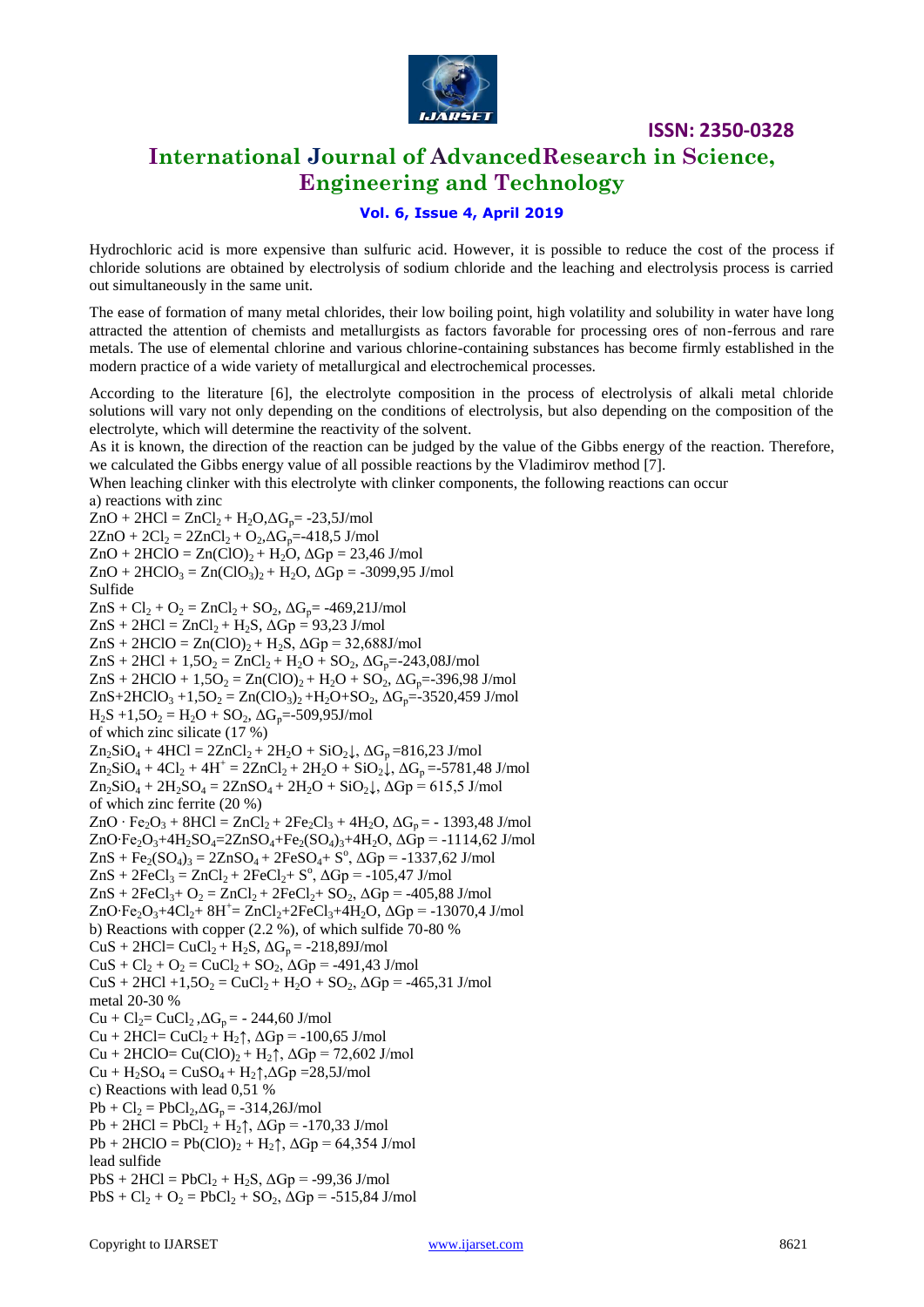

# **International Journal of AdvancedResearch in Science, Engineering and Technology**

### **Vol. 6, Issue 4, April 2019**

 $PbS+2HCl+1,5O_2=PbCl_2+SO_2+H_2O$ ,  $\Delta G_p = -609,305$  J/mol lead oxide and silicate  $PbO + 2HCl = PbCl_2 + H_2O$ ,  $\Delta Gp = -218,57$  J/mol  $PbO + Cl_2 = PbCl_2 + 1/2O_2$ ,  $\Delta Gp = -125,94$  J/mol  $PbO + 2HClO \rightarrow Pb(ClO)$ <sub>2</sub> + H<sub>2</sub>O,  $\Delta Gp = 15,228$  J/mol lead aluminate  $PbAl<sub>2</sub>O<sub>4</sub> = PbO \cdot Al<sub>2</sub>O<sub>3</sub>, \Delta G<sub>p</sub> = 0$  J/mol PbO⋅Al<sub>2</sub>O<sub>3</sub>+4HCl+0,5Cl<sub>2</sub>→PbCl<sub>2</sub>+AlCl<sub>3</sub>+4H<sub>2</sub>O,  $\Delta G_p$ =166,66 J/mol d) Reactions with iron (19.5 %), of which metallic (85 %)  $Fe + Cl_2 = FeCl_2, \Delta G_p = -302,54J/mol$  $Fe + 2HCl \rightarrow FeCl_2 + H_2 \uparrow$ ,  $\Delta Gp = -157, 6J/mol$  $Fe + 2HCl + 1/2O_2 = FeCl_2 + H_2O$ ,  $\Delta Gp = -396,02$  J/mol  $Fe + H<sub>2</sub>SO<sub>4</sub> = FeSO<sub>4</sub> + H<sub>2</sub>$ <sup> $\uparrow$ </sup>,  $\Delta Gp = -45,85$  J/mol Iron oxide  $FeO + 2HCl \rightarrow FeCl<sub>2</sub> + H<sub>2</sub>O$ ,  $\Delta Gp = -151,54$  J/mol  $Fe<sub>2</sub>O<sub>3</sub> + 6HCl \rightarrow 2FeCl<sub>3</sub> + 3H<sub>2</sub>O$ ,  $\Delta Gp = -207,95$  J/mol  $Fe_2O_3 + 3Cl_2 + 6H^+ \rightarrow 2FeCl_3 + 3H_2O$ ,  $\Delta Gp = -639.8$  J/mol f) Reactions with gold  $(3.2 \text{ g}/t)$  $2Au + 3Cl_2 \rightarrow 2AuCl_3 \Delta G_p = -107,18J/mol$  $2Au + Cl_2 \rightarrow 2AuCl$ ,  $\Delta Gp = -29,309$  J/mol  $Au + HClO = AuClO + H^{+}$ ,  $\Delta G_p = 1561,71$  J/mol  $Au + HClO_3 = AuClO_3 + H^+$ ,  $\Delta G_p = 0$  J/mol j) Reactions with silver  $(260.27 \text{ g}/t)$  $2Ag + Cl_2 \rightarrow 2AgCl, \Delta G_p = -219,81J/mol$  $Ag + HClO \rightarrow AgClO + H^+ \Delta G_p = 1638,87$  J/mol  $\overline{Ag}$  + HClO<sub>3</sub>  $\rightarrow$  AgClO<sub>3</sub> + H<sup>+</sup>, $\Delta G_p$ =71,388 J/mol  $\overrightarrow{Ag}$  + HCl  $\rightarrow$  AgCl + H<sup>+</sup>,  $\Delta$ Gp =1480,15 J/mol

The change of the value of Gibbs energy above the reactions shows that zinc and its compounds, as well as copper, lead, iron, gold and silver, all interact well with chlorine to form water-soluble compounds, hence their dissolution is possible. Noble metals do not interact with chlorine compounds.

#### **VI. CONCLUSION AND FUTURE WORK**

As a result of thermodynamic analysis, the following conclusions were made:

- sulfides and ferrites of metals in sulfuric solutions do not dissolve in weak acid solutions. It leads to a decrease in the extraction of metals in the solution. An increase in the concentration of sulfuric acid and the temperature of the leaching process leads to the formation of silicic acid  $(H_2SiO_4)$  and other side reactions, which complicates further phase separation;

- chloride solutions obtained by the electrolysis of sodium chloride are much cheaper than acids, during the process of leaching and electrolysis simultaneously in the same unit;

- thermodynamic analysis established that the main part of chlorine is consumed to dissolve iron. Therefore, prior to electroleaching, it is necessary to remove iron from the clinker;

- gold and silver are more electropositive elements than the others and their concentration is lower, therefore, they interact with chlorine as a last resort, and therefore may remain in the cake.

## **REFERENCES**

[1]Sanakulov K.S.Scientific and technical basis for the processing of mining and metallurgical wastes.Tashkent.Publishing House Fan ANRUz2009.404 p.

[2]Panshin A.M.Complex processing of clinker by Electrozinc.The materials of the symposium "Miner's Week 2008" MSTU 2009, 298-302 p.

[3]The patent for the invention №2356960.The method of processing waste zinc production.November 15, 2006.

[4] Klein S.E., Kozlov P.A., Naboichenko S.S.Extraction of zinc from ore raw materials.Yekaterinburg.UGGU-UPI 2009. 492 p.

[5]Allabergenov R.D., Akhmedova R.K., Mikhailov S.V."Zinc production clinker is a new polymetallic mineral raw material of non-ferrous metallurgy and ways of its complex processing".Uzbek chemical journal of the Academy of Sciences of the Republic of Uzbekistan.Tashkent 2012. №3.43-49 p.